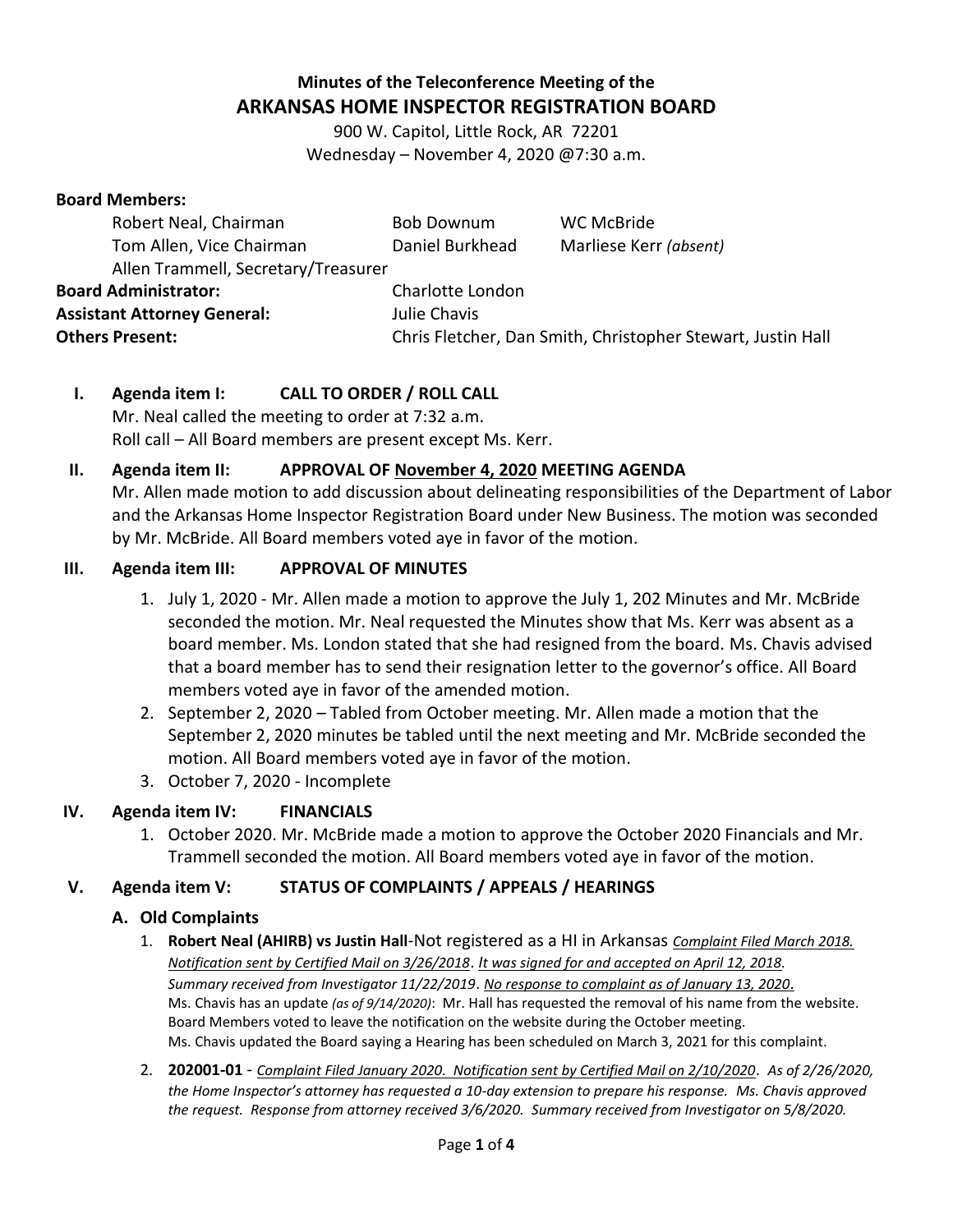Update: The home inspector has approved the Consent Agreement. Mr. Burkhead requested a copy of the consent agreement so he could be familiar with the terms of the agreement. Mr. Neal made a motion to approve the consent agreement and a second was made by Mr. Trammell. All board members voted aye in favor of the motion.

- 3. **202001-02** *Complaint Filed January 2020. Notification to HI sent by Certified Mail on 2/14/2020*. *The home inspector has responded and the complaint has been turned over to the Complaint Investigator. Summary received from Investigator on 3/2/2020. Recommendation: Dismissal of Complaint. Complainant has requested an appeal of the decision & would like to appear before the Board when physical meetings resume.* Ms. Chavis advised the board there is no additional update on this complaint.
- 4. **202003-04** *Complaint Filed March 2020. Notification to HI sent by Certified Mail 4/3/2020. Summary received from Investigator 4/14/2020. The Summary was amended on 5/15/2020. The home inspector has requested a discussion with the Board about the findings. Ms. Chavis said the home inspector would like to discuss the findings when physical meetings resume.*

Ms. Chavis told the board that a hearing has been scheduled on February 3, 2021.

- 5. **202004-05** *Complaint Filed April 2020. Notification to HI sent by Certified Mail 4/3/2020. Summary received from Investigator on 5/15/2020. Ms. Chavis said the complainant wants the Board to continue with the investigation even though a lawsuit has been filed. The Board will move forward with this complaint to protect the consumer. Ms. Chavis will schedule a February hearing.* Ms. Chavis told the board that a hearing has been scheduled on February 3, 2021.
- 6. **202005-06** *Complaint Filed May 2020. Notification to HI sent by Certified Mail 5/15/2020. Certified letter was received by recipient on 5/22/2020. Summary received from Investigator on 6/11/2020. Ms. Chavis has an update on this complaint.*

Ms. Chavis told the board that a hearing has been scheduled on February 3, 2021.

7. **202008-08** *– Complaint Filed August 2020. Notification to HI sent by Certified Mail 8/21/2020. Certified letter was received by recipient on 8/26/2020. The home inspector has responded (received 9/10/2020) and the complaint has been turned over to the Complaint Investigator. Summary received from Investigator on 10/5/2020*. Consent Agreement has been signed and \$250 Civil Penalty paid 10/21/2020. Ms. Chavis stated this complaint is closed and can be removed from future agendas.

#### **B. New Complaints**

1. **202010-09** – *Complaint Filed October 2020. Notification to HI sent by Certified Mail 10/23/2020*.

#### **VI. Agenda item VI: REVIEW OF NEW APPLICANTS / REGISTRATION RENEWALS /**

#### **A. New Applicants**

- 1. Codey Cooper Approved
- 2. John Gassaway Approved
- 3. John Reynolds Approved

Mr. McBride made a motion to approve Applicants #1, #2 and #3 and Mr. Trammell seconded. All Board members voted aye to approve the applicants for licensing.

4. Christopher Stewart – Mr. McBride made a motion to approve Mr. Stewart and Mr. Downum seconded. Mr. Trammell questioned his New York home inspector training from 2018. Mr. Downum asked Mr. Stewart about the ten home inspections that he performed with other inspectors as part of his training. Mr. Neal said the Board could approve, deny or table the application until the applicant completes 14 hours of CE. Mr. Allen asked if the Board could ask the applicant to provide his first three (3) Arkansas home inspection reports for Mr. Smith to review. Mr. McBride said the applicant should still take CE courses including the Standards of Practice as one of the courses. Mr. McBride amended his motion for approval to be contingent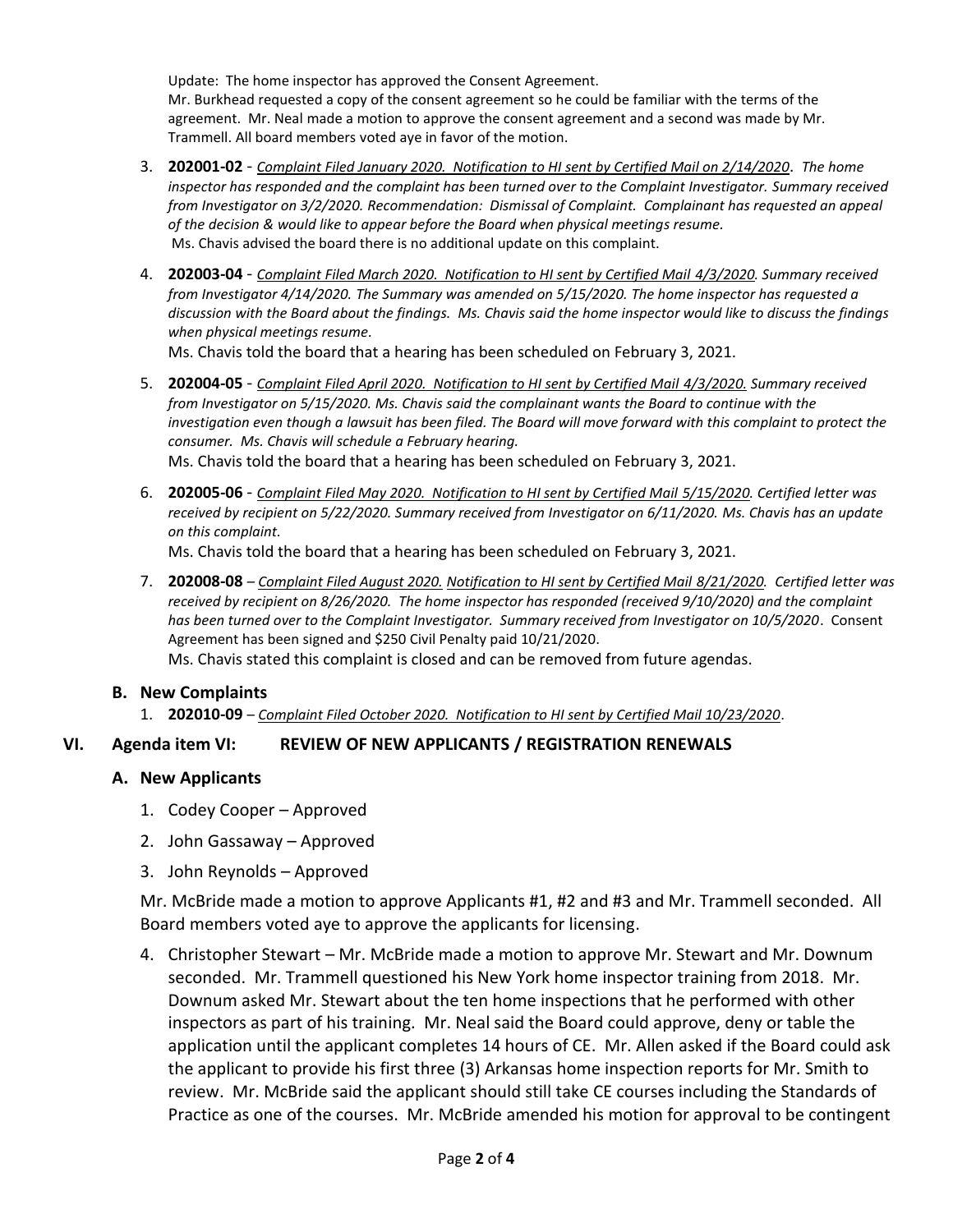upon the applicants completion of CE courses and three (3) home inspection reports within four (4) months of being licensed. Mr. Trammell seconded and all Board members voted aye to approve Mr. Stewart for licensing. Mr. Neal told Mr. Stewart that the Standards of Practice course is normally a part of the 80 hours of pre-licensing training and he may have to take the course separate from the CE courses. Mr. Neal told him that if he could not complete the CE course, his home inspector's license would be suspended.

5. Jason Barnett *(CE Credits earned since 2018)* – Approval Denied. Mr. McBride made a motion to approve Mr. Barnett and Mr. Downum seconded. All Board members voted nay to deny approval of a license because the applicant had not completed 8 CE hours of classroom instruction.

### **VII. Agenda item VII: CONTINUING EDUCATION / PRE-REGISTRATION COURSES**

### **A. CONTINUING EDUCATION**

None

#### **B. PRE-REGISTRATION**

1. **ICA** – 80 Hr. Pre-registration Training (Renewal)

Mr. McBride informed the board that item 25 was about swimming pools and spas but there was no breakdown on the course. Mr. Burkhead said the National Home Inspector Test includes questions about these items and they should be included as part of the 80 hours of training. It was decided that this renewal would be approved contingent on the breakdown for swimming pools and spas being added. Mr. McBride made the motion and Mr. Burkhead seconded. All Board members voted aye in favor of the motion.

### **VIII. Agenda item VIII: NEW BUSINESS**

- 1. Dept. of Labor Refund of Cubicle Rent Ms. London reported nothing has changed concerning this issue.
- 2. Budget Hearings Shared Services, Indirect Transfers, Special Language, Funds Balance Mr. Neal and Mr. Allen reported they attended a budget meeting in an effort to learn more about the shared services expenses being charged to the board. Mr. Neal informed the board that he brought up the idea of moving the \$10,000 advertising budget to the general fund. Mr. Neal made a motion to take action to free up the \$10,000 advertising money for a more generic use. Mr. Allen seconded and all Board members voted aye to approve the motion.

## 3. Tour of new office space by Board Chairmen

Mr. Neal and Mr. Allen toured the new AHIB office. Mr. Allen told the board that the office space is adequate if the large desk could be replaced with a smaller one and locking file cabinets could be added. There is an issue with the size of the desk that was moved into the office and is now the property of AHIB.

- 4. Update on Rule Changes for Apprenticeship Training Program Ms. Chavis explained the steps the Rule Changes must go through and that she has completed the required steps.
- 5. Justin Hall talked with the Board about the website notice.

Mr. Neal asked Mr. Hall how he defined home inspections and Mr. Hall said that he only does roof inspections for insurance companies. Mr. Neal then asked him about his last appearance before the Board when he said he performed 2-3 home inspections per week. Mr. Hall said that he did not do that anymore. Mr. Hall asked that the website notice about him be removed. He stated he is not doing any home inspections. Mr. Allen made the motion that Mr. Hall's request be approved